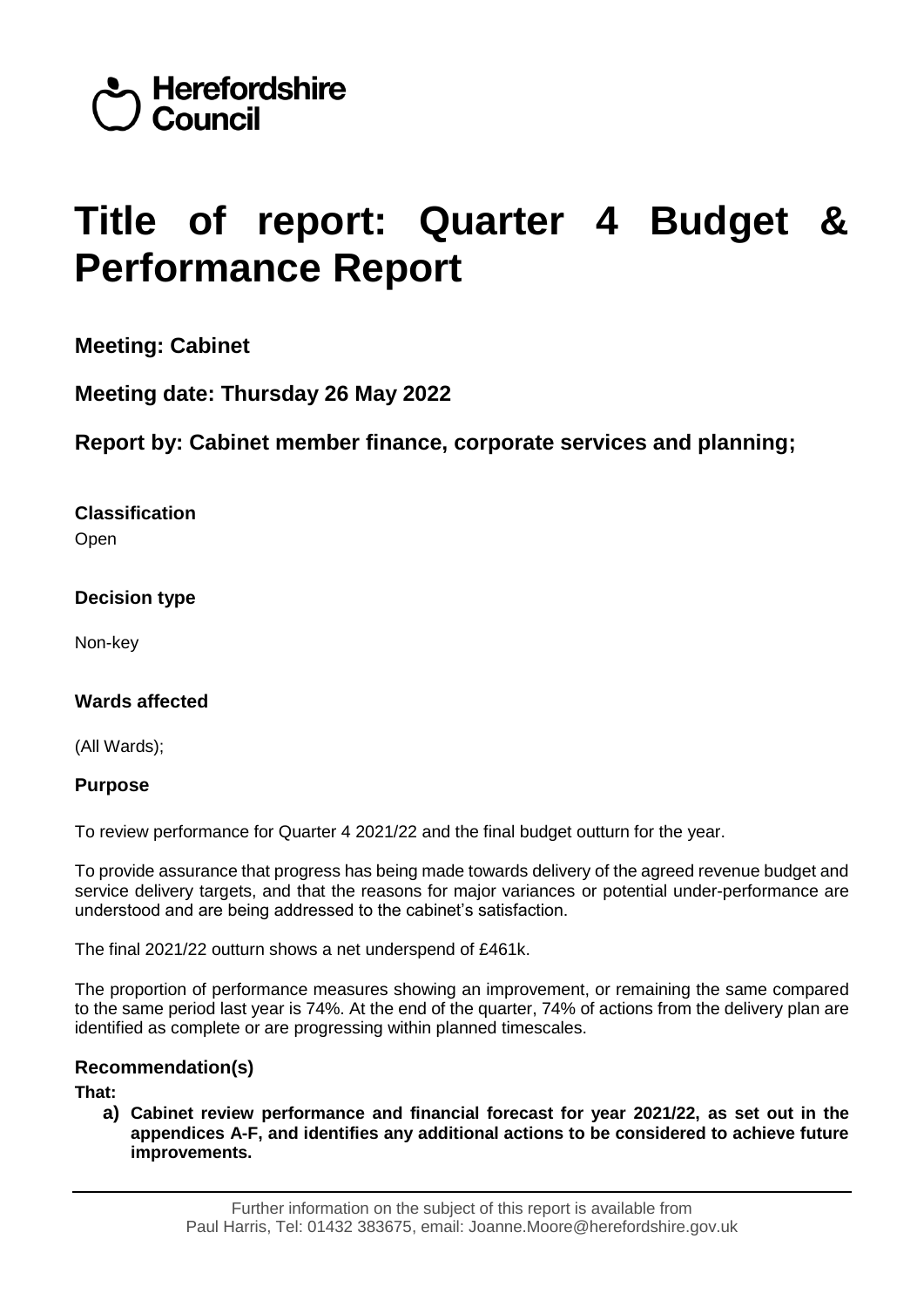#### **Alternative options**

1. Cabinet may choose to review financial, delivery and operational performance more or less frequently; or request alternative actions to address any identified areas of under-performance, including referral to the relevant scrutiny committee.

#### **Key considerations**

#### **Revenue Budget**

- 2. The 2021/22 outturn is £4,248k overspend before the allocation of the COVID-19 grant. The net underspend is £541k.
- 3. The table below sets out the cabinet portfolio position at the end of March. Further service detail is available in Appendix A.

**Revenue Summary**

|                                                                  |                      | <b>Gross</b><br><b>Budget</b> | Working<br><b>Budget</b> | Outturn | Variance | <b>COVID</b><br>Grant<br><b>Allocation</b> | Variance<br>including<br>the Grant |
|------------------------------------------------------------------|----------------------|-------------------------------|--------------------------|---------|----------|--------------------------------------------|------------------------------------|
| <b>Portfolio</b>                                                 | <b>Councillor</b>    | £000                          | £000                     | £000    | £000     | £000                                       | £000                               |
| Health & Adult Wellbeing                                         | <b>Cllr Crockett</b> | 103,567                       | 61,996                   | 56,187  | (5,809)  | 1,100                                      | (6,909)                            |
| Children's and Family Services, and Young<br>People's Attainment | Cllr Toynbee         | 48,818                        | 40,237                   | 44,761  | 4,524    | 1,000                                      | 3,524                              |
| Commissioning, Procurement and assets                            | <b>Cllr Davies</b>   | 23,008                        | 16,845                   | 19,062  | 2,217    | 1,200                                      | 1,017                              |
| <b>Environment and Economy</b>                                   | <b>Cllr Chowns</b>   | 3,372                         | 1,488                    | 1,639   | 151      | 0                                          | 151                                |
| Housing, Regulatory Services and Community<br>Safety             | Cllr Tyler           | 4,024                         | 524                      | 728     | 204      | 500                                        | (296)                              |
| Infrastructure and Transport                                     | Cllr<br>Harrington   | 20,768                        | 10,091                   | 11,440  | 1,349    | 90                                         | 1,259                              |
| Finance, Corporate Services and Planning                         | <b>Cllr Harvey</b>   | 26,299                        | 21,918                   | 24.551  | 2,633    | 26                                         | 2,607                              |
| Corporate strategy and budget                                    | Cllr Hitchiner       | 1,383                         | 449                      | 529     | 80       | 873                                        | (793)                              |
| <b>Portfolios</b>                                                |                      | 231,239                       | 153,548                  | 158,897 | 5,349    | 4,789                                      | 560                                |
| Central, treasury management, capital<br>financing & reserves    |                      | 19,883                        | 7,448                    | 6,347   | (1, 101) | 0                                          | (1, 101)                           |
| <b>Total Revenue</b>                                             |                      | 251,122                       | 160,996                  | 165,244 | 4,248    | 4,789                                      | (541)                              |

- 4. The forecast underspend in Health and Adult Wellbeing reflects a combination of savings achieved to date, some of which are non-recurrent, reductions in the number of care packages, mostly within homecare and also the impact of the discharge to assess process resulting in a proportion of client expenditure being funded via that process. There are also underspends in Commissioning and Operational Service Delivery due to continued vacancies within Homefirst and some of the operational teams. The overspend in Children's and Family services and young people's attainment is due to cost of placements continues to cause pressure.
- 5. The overspend in the remaining portfolios reflects pressure on income targets as a result of covid restrictions, and savings targets that have not been achievable in year. This has been offset by vacancies.
- 6. The central, treasury management, capital financing and reserves underspend is detailed in Appendix C and reflects the delayed need to borrow from a combination of high cash balances and slippage in capital investment spend, detailed in Appendix B.

#### **Capital Budget**

7. The original £97.870m capital budget for 2021/22 has been revised to £69.097m, the summary breakdown is shown in the table below, but this consists of £33.296m 2020/21 carry forwards of unspent budget, use of reserves of £0.056m and additional grants of £7.311m. Details of the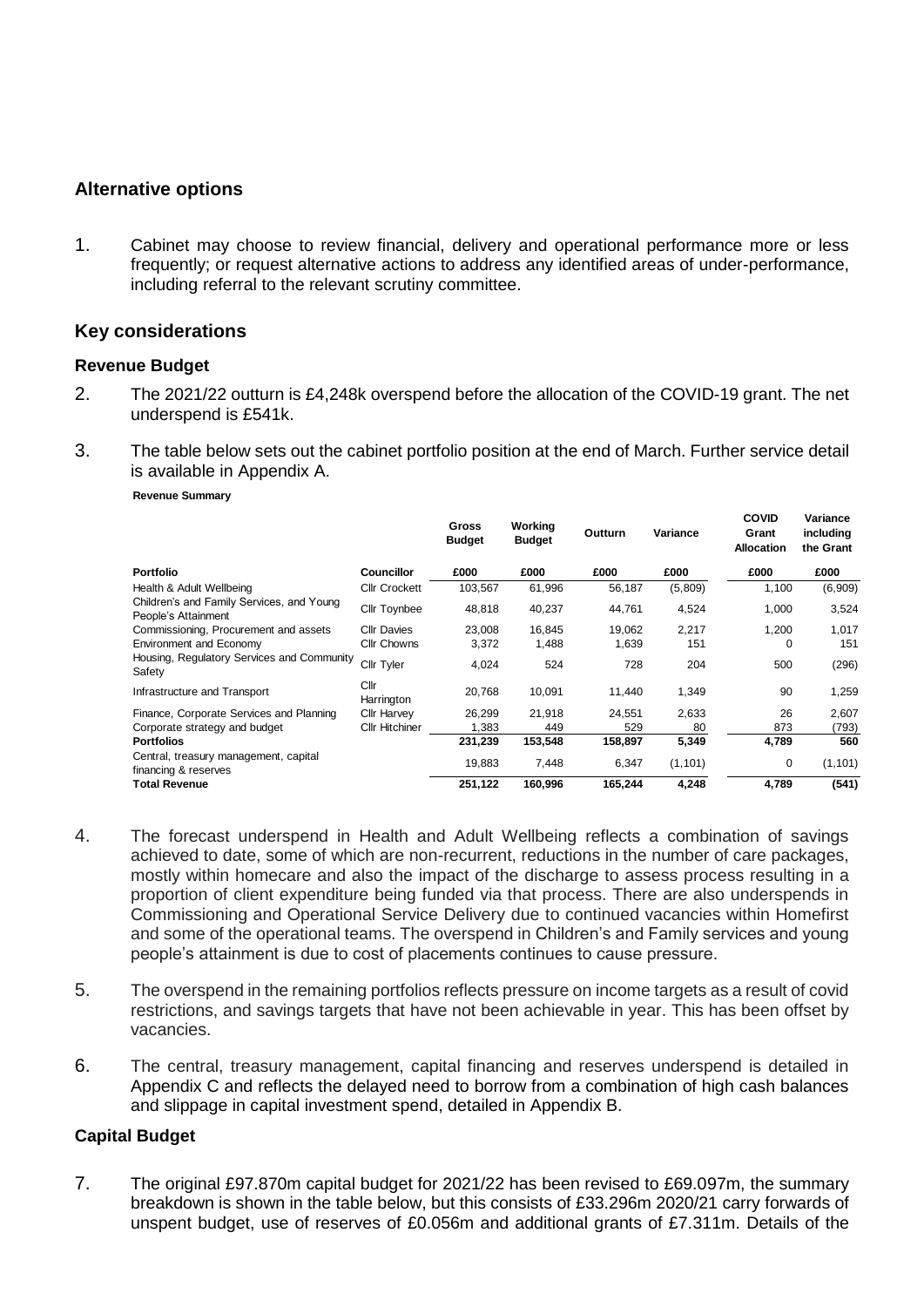exercise to re-profile project budgets that took place in quarter 2 are in Appendix B Table B, which saw a reduction of £69.436m.

8. The final forecast spend position is £37.607m, which is an underspend of £31.490m on the current 2021/22 budget of £69.097m. Full details for each project are in Appendix B Table A. This underspend consists of £4.793m projects that have delivered below the project budget and projects that may no longer be required such as the car park fire suppression system. The remaining £26.697m are budgets that may not be committed in this financial year but have been rolled forward to 2022/23 as they are funded by grants or land may not be acquired in this financial year for housing but the budgets need to be retained for those projects. The full capital programme budget for this and all future years can be seen in detail by project in Appendix B Table C.

|                                       | 2021/22<br><b>Budget</b><br>£000s | 2022/23<br><b>Budget</b><br>£000s | 2023/24<br><b>Budget</b><br>£000s | 2024/25<br><b>Budget</b><br>£000s | <b>Total</b> |
|---------------------------------------|-----------------------------------|-----------------------------------|-----------------------------------|-----------------------------------|--------------|
| February 2021 Council Approved Budget | 97,870                            | 66,634                            | 21,179                            | 10                                | 185,693      |
| Reprofile Budget                      | $-69,436$                         | 6,440                             | 41,861                            | 21,135                            | 0            |
| 20/21 Carry Forwards                  | 33,296                            |                                   |                                   |                                   | 33,296       |
| Use of Reserve                        | 56                                |                                   | $\overline{\phantom{a}}$          |                                   | 56           |
| <b>Additional Grants</b>              | 7,311                             | 17,964                            | 18,661                            | 18,661                            | 62,597       |
| <b>Revised Capital Budget</b>         | 69,097                            | 91,038                            | 81,701                            | 39,806                            | 281,643      |

#### **Savings**

9. The graph below shows the final delivery of savings for 2021/22. As can be seen from the graph, 72% of savings are identified as green; the remaining savings have been identified as red.



#### **Section 106 portfolio**

10. The council's approach to Section 106 is set out in its Planning Obligations Supplementary Planning Document (SPD) and is designed to meet the relevant objectives of the Core Strategy and the other relevant strategies to support the significant increase in population and employment.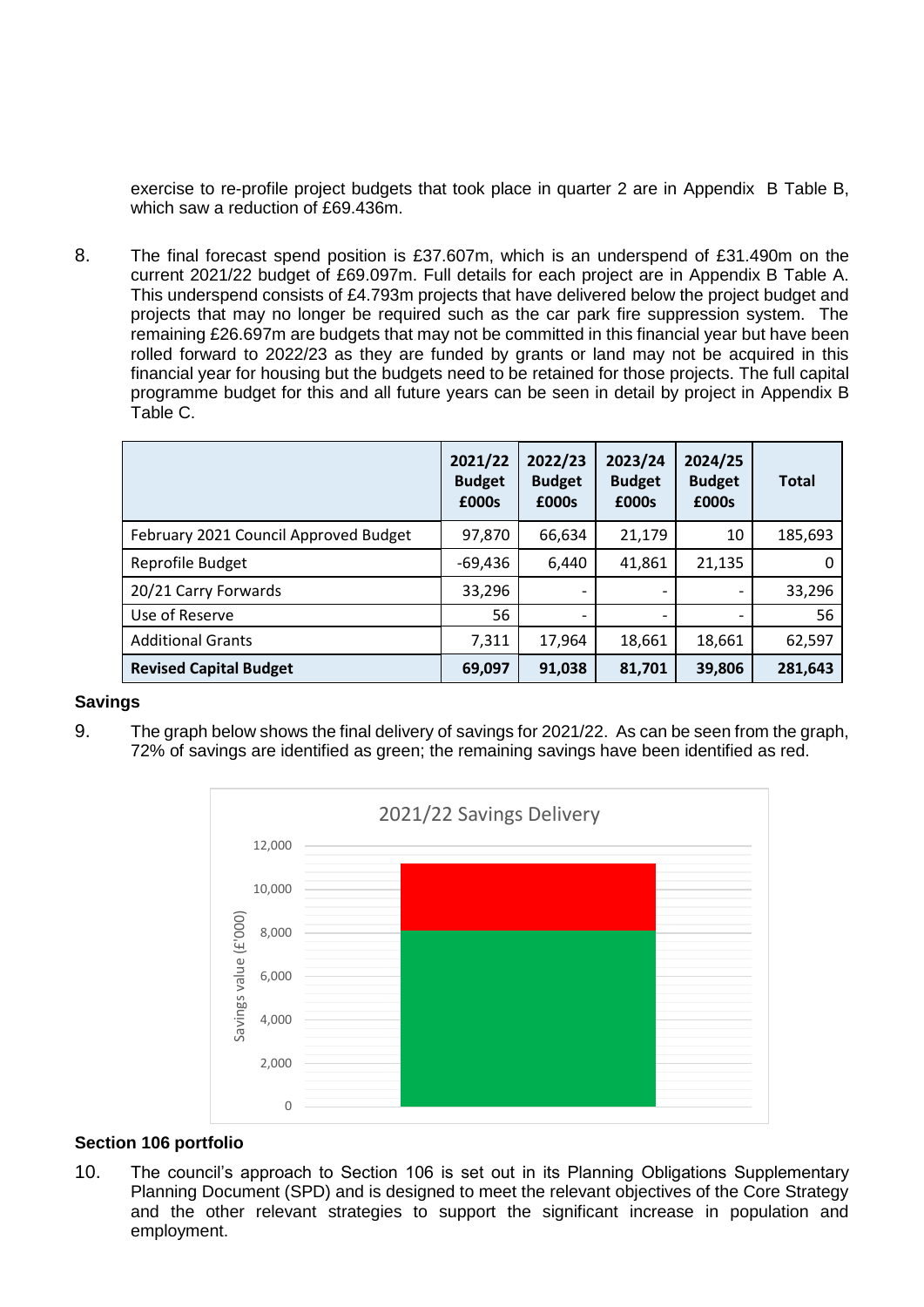- 11. Cabinet took a decision on 25 November 2021 which approved the procurement route and implementation of new delivery proposals and processes and expenditure of up to £9.3m of Section 106 monies, including resources required, to deliver Section 106 schemes.
- 12. In order to assist with the development and delivery of the Section 106 Works Programmes, two temporary Section 106 Senior Project Managers have been recruited to focus on the delivery of Section 106 monies.
- 13. Section 106 data is currently being cleansed and validated and is due for completion by the end of May 2022. During this process the Section 106 Project Management Office Team will continue to deal with any critical issues as they are identified.
- 14. Section 106 process maps, where available, are also being reviewed and new draft processes are being developed for all gain types, to enable a robust delivery process is in place. These will be reviewed with the planning and service areas and then issued to the S106 Portfolio Sponsor in June 2022 for approval.
- 15. Currently there are 224 Section 106 contributions covering 14 gain types. The Section 106 Project Management Office Team is focused on addressing any expired /expiring Section 106 agreements as a priority and then delivering the 189 agreements covering the following gain types; Highways, Education, Sports, Off-site play and Open spaces. The team are also in the process of working with internal stakeholders to reconcile information, finance and data with a view to providing delivery programmes in July 2022. Where appropriate, projects will be consolidated by requirement and procured via the appropriate framework to ensure value for money.
- 16. A further decision by Cabinet will also be required to outline the council's Section 106 policy and procedure for future Section 106 monies, to ensure future spend is complete in a timely and efficient manner.

#### **Performance: Economy**

- 17. Of the 19 activities of the delivery plan, 4 have been completed (blue), 13 are on track (green), 1 is at risk (amber) and 1 is compromised (red); this position is an improvement to that reported at the end of December 2021.
- 18. All measures have shown an improvement on the same point last year where comparison can be made. Two-thirds of reported performance measures within the theme have met, or exceeded targets – there remains some work within the directorates to ensure all measures have targets established.
- 19. Market Town Investment Plans (MTIPs) for each of the five market towns have been agreed by Cabinet. Plans for Leominster, Ross-on-Wye, Ledbury, Bromyard and Kington identify the longer term vision for the growth, sustainable economic development of the towns and ultimately to increase the amount of inward investment to each town. These have been produced based on extensive local engagement, as well as the current economic analysis of each town. The plans identify a number of potential projects for each town as well as the possible sources of income which could support their development. The council will now be looking to work with local partners to take forward projects identified, and seeking opportunities to finance these, including as part of the council's capital programme.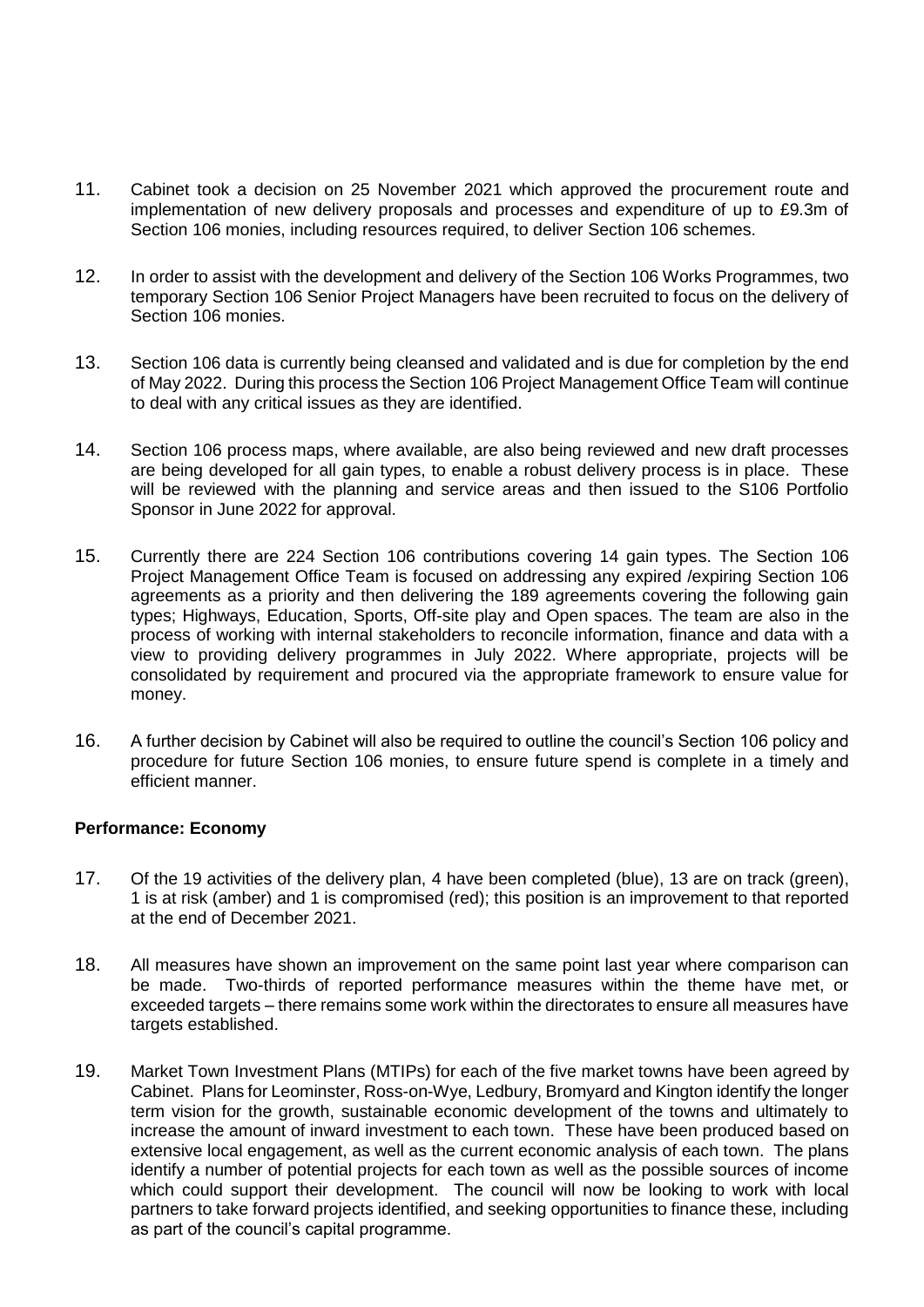- 20. The Town Investment Plan scheme at Maylord Orchards has progressed and the decision has been made to procure support for the detailed design of the library and learning resource centre. Similarly, the decision to contract for a design team capable of delivering the detailed designs for Hereford Museum and Art Gallery was also taken. These decisions will both develop the plans necessary to develop the full business case for submission by June 2022.
- 21. The COVID recovery plan has delivered economic, social and health benefits across the county. Following the passport of more than £58m to Herefordshire businesses in grants throughout the pandemic, the county has also delivered a number of initiatives as part of the recovery plan. These include grants of more than £230k to businesses to promote business start-ups and rent at vacant units, a marketing campaign to promote Herefordshire as a fantastic "staycation" destination which has reached more than 52 million people.
- 22. The council has supported more than 108,000 free bus journeys to incentivise people to visit towns and attractions across the county, allowing them to leave the car behind. Car clubs pools have also been supported in Leominster, Fownhope, Kington and Belmont.
- 23. The council also completed the delivery of a "Love Going Out Locally" pre-paid card as part of the recovery plan. This offered a pre-paid card of £15 to each household in Herefordshire, with money to be spent in Herefordshire shops and businesses – this card was topped up with an additional £10 in quarter 4. The scheme was successful in issuing more than 60,000 cards and resulted in more than £1 million spent in more than 1850 local businesses. The council has also supported local businesses with a marketing campaign to support local businesses, products and services. Further investment through a Great Places to Visit project has invested £450k to revitalise market town places through greening of market town centres, grants for shop front enhancements, infrastructure for events and improvements for public rights of way/cycling routes.
- 24. At the end of the final quarter, 93.9% of premises in Herefordshire can access superfast broadband speeds of 30Mbp or above (based on independent figures from [thinkbroadband\)](https://labs.thinkbroadband.com/local/E06000019). This has been slow progress this year as the remainder of the programme is based on coverage to the hardest to reach premises because of limited existing infrastructure and in reaching sparse rural areas with a fibre network. There were also two impacts to the project during the year – a supplier of Gigaclear ceased trading with a new provider having to be mobilised; and secondly, Gigaclear pulling out of delivery in south of the county due to costs. Whilst contracted delivery continues in the north of the county the future programme will be a combination of bespoke local schemes to support businesses, communities and households (as agreed on 18 November [2021\)](https://councillors.herefordshire.gov.uk/mgIssueHistoryHome.aspx?IId=50039145) with the implementation of the new [Project Gigabit](https://www.gov.uk/guidance/project-gigabit-uk-gigabit-programme) programme launched by national government.

#### **Performance: Environment**

- 25. Of the 16 activities of the delivery plan, 1 is complete (blue), 8 are on track (green), 4 are at risk (amber), and 3 are compromised (red); this position is an improvement on that reported at the end of December 2021.
- 26. Seventy-one percent of reported performance measures within the theme have met, or exceeded targets – there remains some work in directorates to ensure all measures have targets established. Ninety-one percent of measures have shown an improvement on the same point last year where comparison can be made.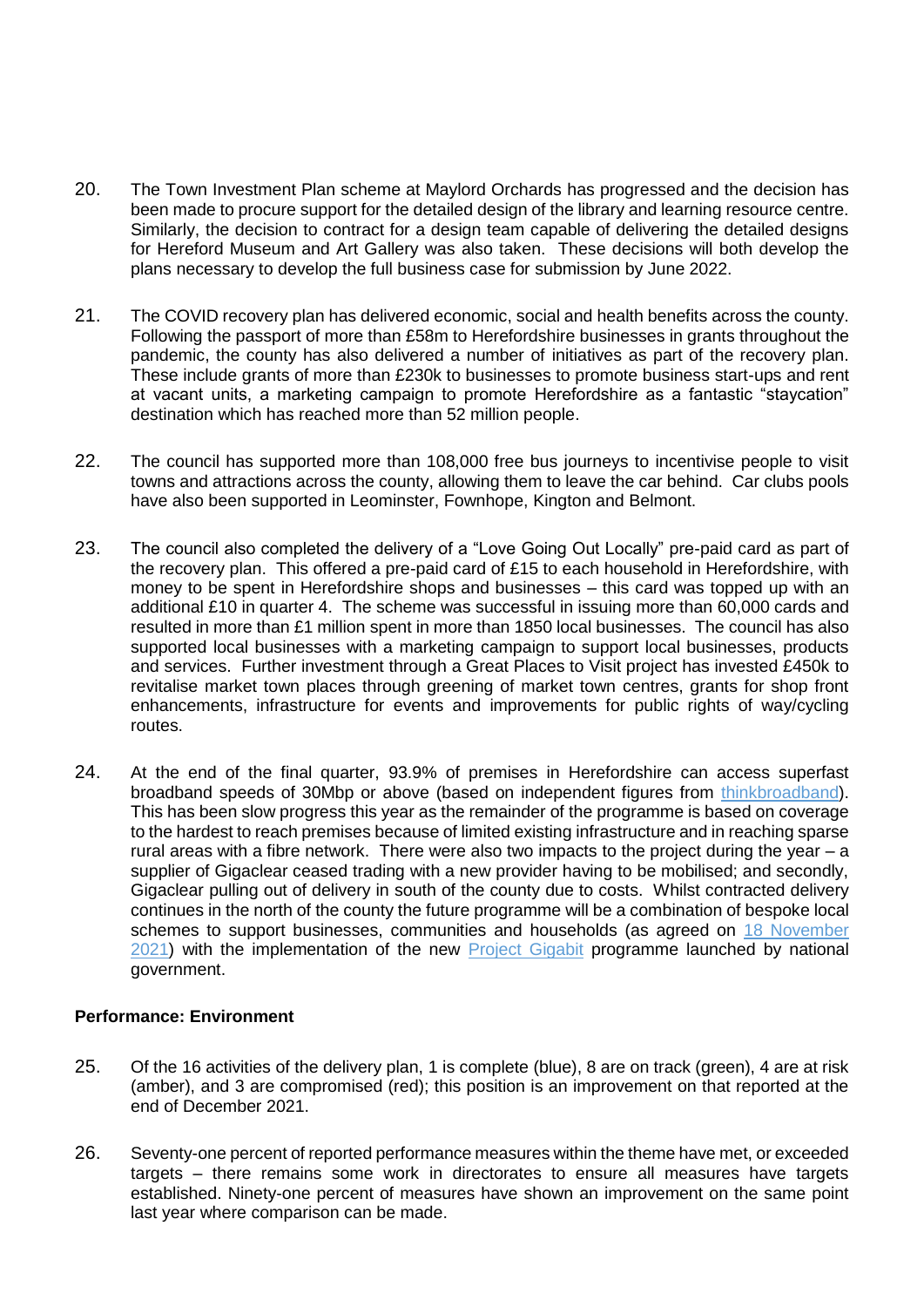- 27. A set of recommendations as to how Herefordshire should meet the challenges of climate change was made following the completion of a citizens' assembly. The assembly sought the views of a group of county residents who were carefully selected to represent the county's demography. After 30 hours of engagement, hearing the views of a number of experts in climate change, a series of recommendations were made (found [here\)](https://councillors.herefordshire.gov.uk/documents/s50098316/Appendix%20A%20-%20Recommendations%20from%20Citizen%20Climate%20Assembly.pdf) which have been taken forward by the cabinet and form part of the 2022/23 delivery plan. A wide range of recommendations were made, including sustainable food options, active travel measures, improved access to support and information for local businesses and residents. This was subject to a further decision in cabinet in April (found [here\)](https://councillors.herefordshire.gov.uk/ieListDocuments.aspx?CId=251&MId=8148&Ver=4).
- 28. The Hereford Transport Review continues through the city master planning work. A delivery director has been appointed to lead the development of this work and an engineering firm has been appointed through the Midlands Highways Alliance Framework to progress the review of the eastern river crossing. In addition, active travel measures on quiet routes at Holme Lacy Road and the Hereford Enterprise Zone has recently progressed to design work and is on track to commence construction in 2022/23.
- 29. To support the reduction of phosphate levels in the county's rivers, the first site has been purchased and planning consent granted for the development of a wetlands site. Initial works have been completed on site and detailed designs are being peer reviewed to ensure robustness and effectiveness of the design, prior to further cabinet ratification and the next stages of construction. In addition, a second site has been purchased with design underway and a third site has been identified for procurement. These sites will filter the river water and reduce the amount of phosphates, with the aspiration of reducing the levels to enable the moratorium on development to be eased.
- 30. In order to update and re-develop the core strategy for the council, significant work has gone in to developing the housing land availability assessment (due for completion in June 2022), special options consultation has been completed, retail and town centre study, employment land study and playing pitch and sports facilities studies have all been commissioned. A draft gypsy and traveller accommodation assessment has been compete and a transport scoping report and natural environment evidence brief is currently out for tender.

#### **Performance: Community**

- 31. Of the 27 activities of the delivery plan, 9 have been completed (blue), 11 are on track (green), and 7 are at risk (amber). This is an improved position to that reported at the end of December 2021.
- 32. Seventy-five percent of reported performance measures within the theme have met, or exceeded targets, which represents an improvement on the previous quarter end position – there remains some work to ensure all measures have targets established. Sixty-four percent of measures have shown an improvement on the same point last year where comparison can be made – this is a small decline on the end of quarter 3 position.
- 33. Childrens social care continues its improvement journey, with the Improvement Board meeting regularly. In March 2022, Cabinet agreed investment of £11.49 million in support of the improvements of children's social care. Specifically, the priority action areas will be; to address caseloads across the directorate, more frequent and improved supervision and management decision making, and consistently improved practice. One of the major challenges to the directorate remains recruitment and retention of social workers, a significant amount of the additional investment is due to focussed on staff, but there is a national shortage of qualified social workers meaning that many authorities are struggling in this area.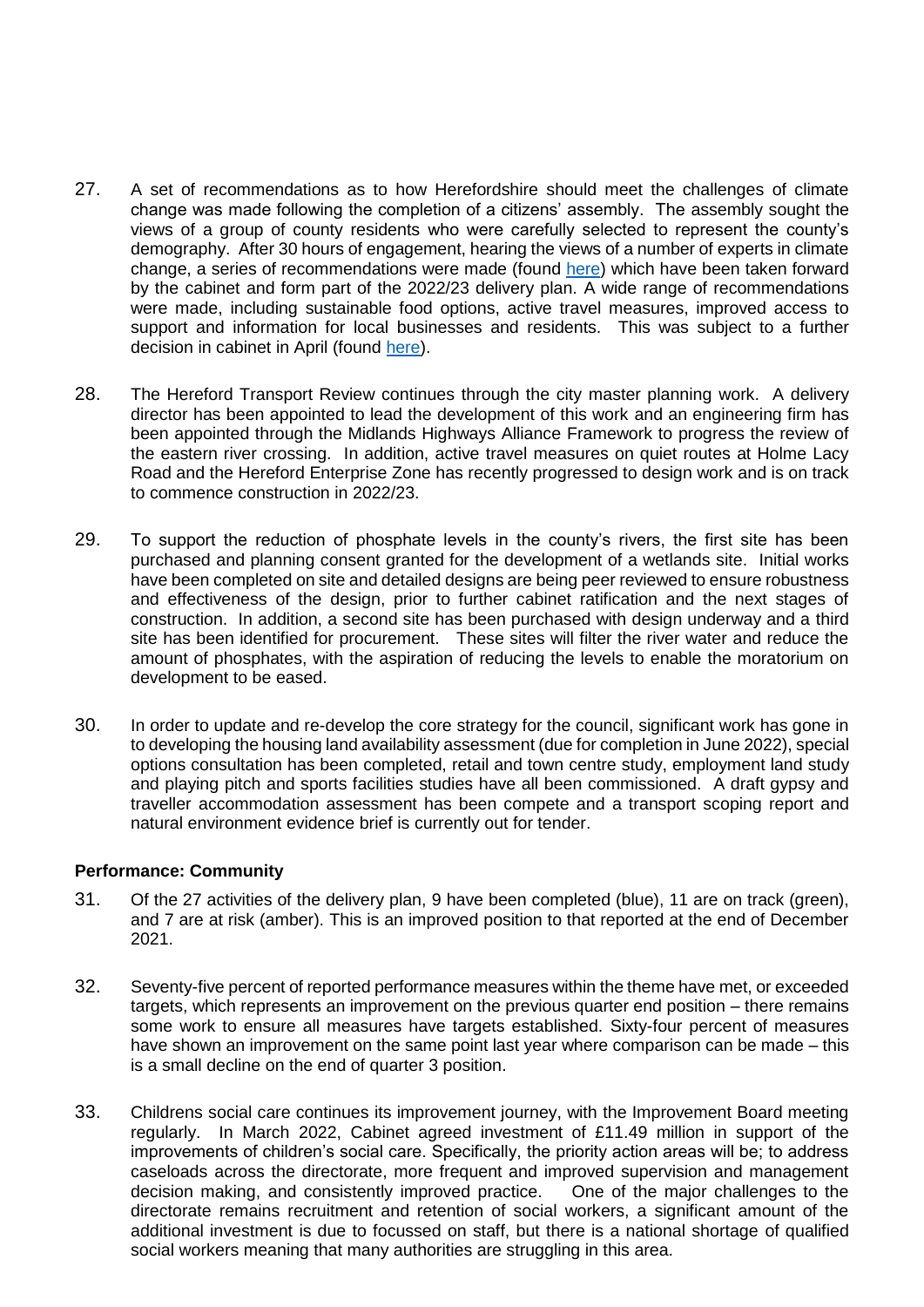- 34. To continue to focus on improvement in childrens social care, a second iteration of the Childrens Improvement Plan is currently being drafted. A draft is currently being consulted on within the directorate; with a focus on embedding the changes to practice and culture that have started in 2021/22.
- 35. Additional demand driven by national media interest on high profile cases and potential pandemic driven demand, as well as previous inconsistencies with the application of thresholds are resulting in increasing levels of demand for the service. Following this analysis and insight from case file audits, the directorate have changed the approach at the front door and introduced a number of additional assessment teams; the service used to only have 3 teams, but this is temporarily increased to 7. These teams are focussed on resolving the backlog of assessments which are due for completion and helping to reduce the average caseload of the assessment, which was previously as high as 30 cases per worker but currently around 23. Getting the front door of the service is an important development, as this will mean that the service is engaged with the right children and maximising their capacity.
- 36. Close financial management of the Community Wellbeing directorate throughout the year has resulted in savings being achieved, as well as a significant underspend of the annual revenue budget. The directorate are planning on investing a small amount of this underspend on additional locum resourcing to focus on annual reviews for clients, which has not delivered as expected during the year, at 53%, to ensure that packages of care meet clients current demands.
- 37. Analysis of the adult social care pathway has demonstrated that there has been a significant increase in demand for placements in domiciliary care; this is partly due to changed discharge routes following hospital admissions for self-funders, the Brokerage team is currently seeing about 3 times the number of placement requests. In order to meet this increased demand and keep the adult social care pathway flowing, the Community Wellbeing directorate are exploring ways of supporting this demand, including the possibility of further boosting the domiciliary care market by working with the Clinical Commissioning Group (CCG) over and above the already planned annual uplifts.
- 38. Talk Community has continued to deliver a range of activities to support communities within Herefordshire to support their residents and maintain their collective independence. The Holiday Activity Fund (HAF) has continued to provide opportunities for more than 2700 school children in the county during school holidays and has also sought feedback from those using the activities, and their families, on living in the county; more than 1000 people's opinions were gathered services will use these to further develop their approaches for working with communities. In addition, funding for the next 3 years has been confirmed, which means the HAF scheme will continue to provide activities throughout school holidays.
- 39. The target of 50 community hubs has been achieved and exceeded, with 54 hubs operational at the end of March 2022. This work will be continued during 2022/23, with the intention of further expanding the network to more than 75 hubs, as well as a new approach to two integrated service hubs.
- 40. There has also been good progress on strengthening the mental health and wellbeing of communities, supported by the COVID recovery plan (details in Appendix F). A mental health toolkit has been launched this year, Qwell, which is an online platform – during March 2022, more than 160 people logged in to the system, and further work is being done to seek further roll-out and engagement. In addition, 55 people in communities have been trained as Mental Health first-aiders, capable of supporting other residents in the community.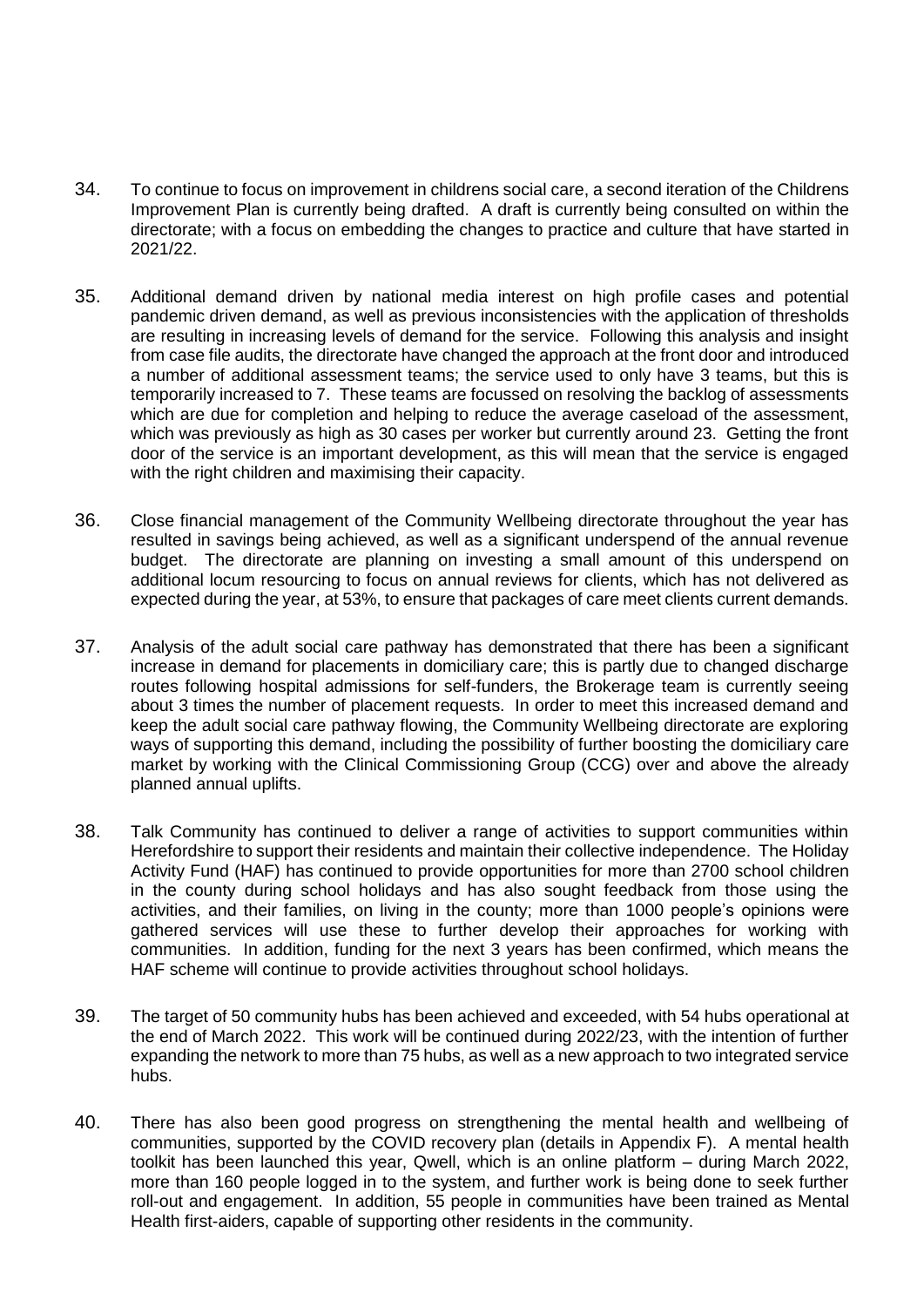41. The council has brought back the Public Rights of Way and Traffic Management services, into council management which had been delivered by BBLP. This decision was taken by Cabinet in order to support the transformation of the services and also to address a backlog of more than 120 schemes requiring assessment.

#### **Performance: Corporate**

- 42. Appendix F contains a set of measures of corporate performance, which have been selected as an indication of the overall health of the organisation. For measures which had baselines in 2020/21, 44% of measures were showing an improvement. Forty-four percent of measures which have targets set have met these targets. This position is a decline from the end of December 2021 position.
- 43. Sickness in the council is on an upward trend although absence is still below pre-pandemic rates. Benchmarking would suggest that the council has traditionally had lower than average sickness when compared to other local authorities, and the increase in absence is in line with other authorities. It is noticeable that the increases are across all directorates and the increasing trend is being investigated in order to fully understand the reason for the increase.
- 44. The performance report shows 49% completion on mandatory training, but for clarity the new modules were introduced at the start of the calendar year. For the financial year the following results were achieved in the training subjects:

| <b>Mandatory Training</b>     | Complete     |  |  |
|-------------------------------|--------------|--|--|
| subject                       | by workforce |  |  |
| <b>Information Governance</b> | 92%          |  |  |
| <b>Information Security</b>   | 91%          |  |  |
| Prevent                       | 92%          |  |  |
| Code of Conduct               | 93%          |  |  |

- 45. The council continues to experience difficulties in recruiting across all roles and service areas and turnover in the council has increased to 14.82% from 9.57% this time last year. This reflects the recent experience of other local authorities and is believed to be a consequence of the well reported national labour shortage. Where posts are being filled it is common for managers to have to advertise multiple times. In response the council is reviewing its candidate offer, introducing new recruitment software and benchmarking its terms and conditions to ensure it remains a competitive employer.
- 46. The council continues to manage Freedom of Information and Environmental Information Regulation requests within timescales, achieving over 96% percent through the course of the year, this is despite some internal challenges associated with staff changes, but also due to increasing demand. The service continues to benchmark its performance against other councils, and the council performance in this area continues to perform better than the English average. The same is also true of complaints, where more than 92% of complaints received in the year met our statutory timescales.
- 47. Between April 2021 and March 2022 the council dealt internally with 641 complaints, of which the council upheld or partially upheld 12%. In addition, 23 complaints were processed under the children's complaints procedure for children's social care.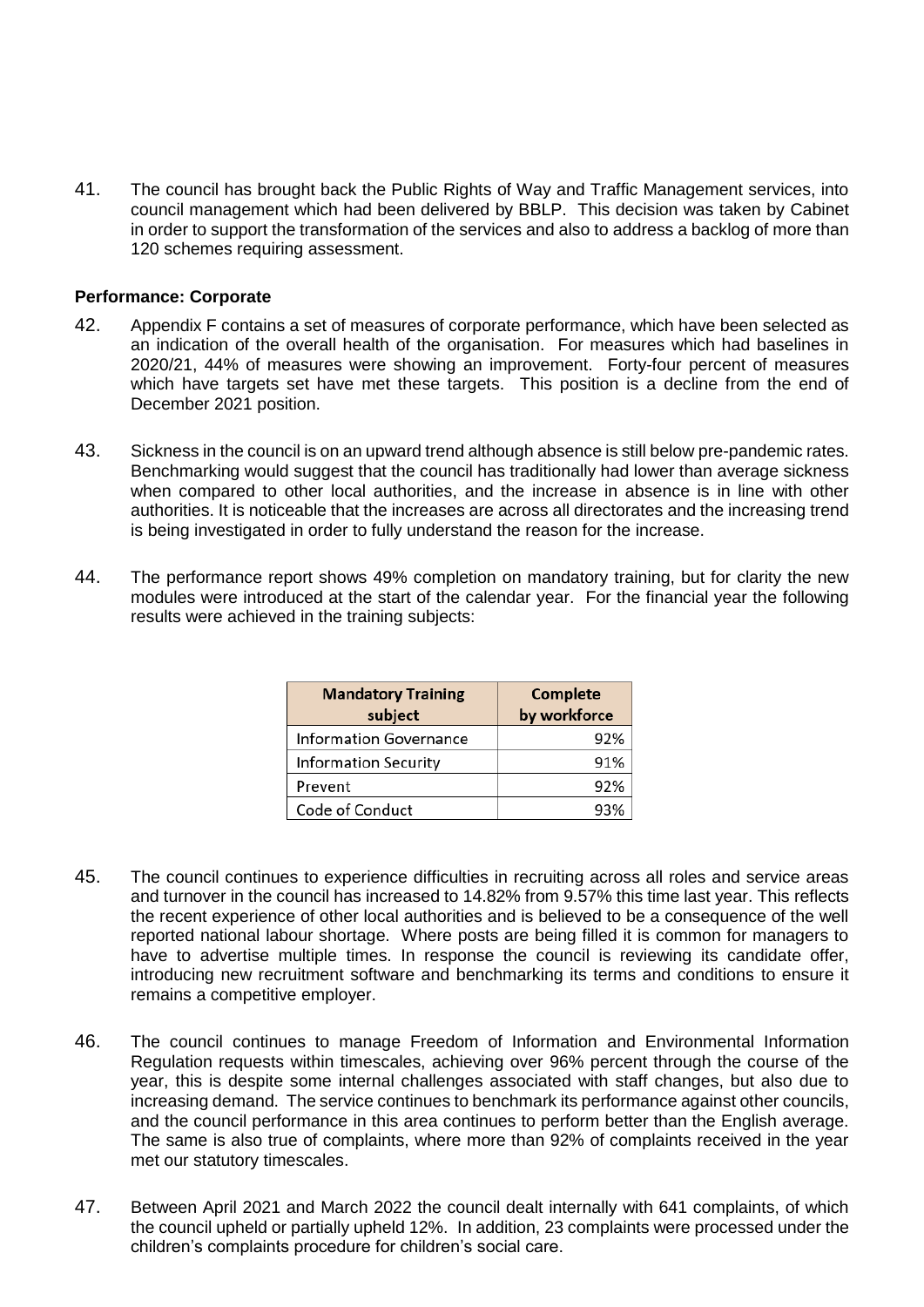- 48. In March 2022, full Council agreed to approve the amendments to the council's constitution recommended by audit and governance committee which drew extensively on the work of the Re-thinking Governance Working Group. Among the principal recommendations made was a reorganisation of scrutiny committee functions into 5 committees; introduction of a dedicated statutory scrutiny officer to lead a scrutiny improvement programme, including new mandatory scrutiny training for all members and new dedicated scrutiny web-pages for the council's website. On and following the Annual Meeting on 20 May 2022, Council will introduce a number of new procedures. These will include new processes for political group consultations, a new training programme on council decision making, a new look forward plan and a re-presentation of the council's constitution. In addition, members will be asked to consider recommendations from an independent remuneration panel as to whether the new Scrutiny Chair's should attract a Special Responsibility Allowances (SRA); if there should be remuneration offered to the post of deputy leader; if Task and Finish Group chairpersons should attract a one off SRA and proposals to create a sliding scale to the basic allowance linked to the amount of committees members take up positions on.
- 49. The revenue budget outturn for the year was an underspend of £541k. This is an improvement from the forecast at the end of the last quarter, and represents an improvement on 2020/21 outturn.
- 50. Our final capital budget outturn was 54% of the annual budget; this is a decline on the forecast position at the end of quarter 3, and for 2020/21.

## **Community impact**

- 51. In accordance with the accepted code of corporate governance, the council must ensure that it has an effective performance management system that facilitates effective and efficient delivery of planned services. To support effective accountability the council is committed to reporting on actions completed and outcomes achieved, and ensuring stakeholders are able to understand and respond as the council plans and carries out its activities in a transparent manner.
- 52. Regularly reviewing performance with a view to identifying actions which will further drive improvement in outcomes or efficiencies helps ensure the council achieves its County Plan priorities.

#### **Environmental Impact**

53. This report details how progress is being made in achieving the Delivery Plan; this document details how the council is working to deliver the environmental ambitions set out in the County Plan. Individual projects and deliverables included within the Delivery Plan will all be subject to their own governance arrangements and assessment of environmental and ecological impact.

## **Equality duty**

54. Under section 149 of the Equality Act 2010, the 'general duty' on public authorities is set out as follows: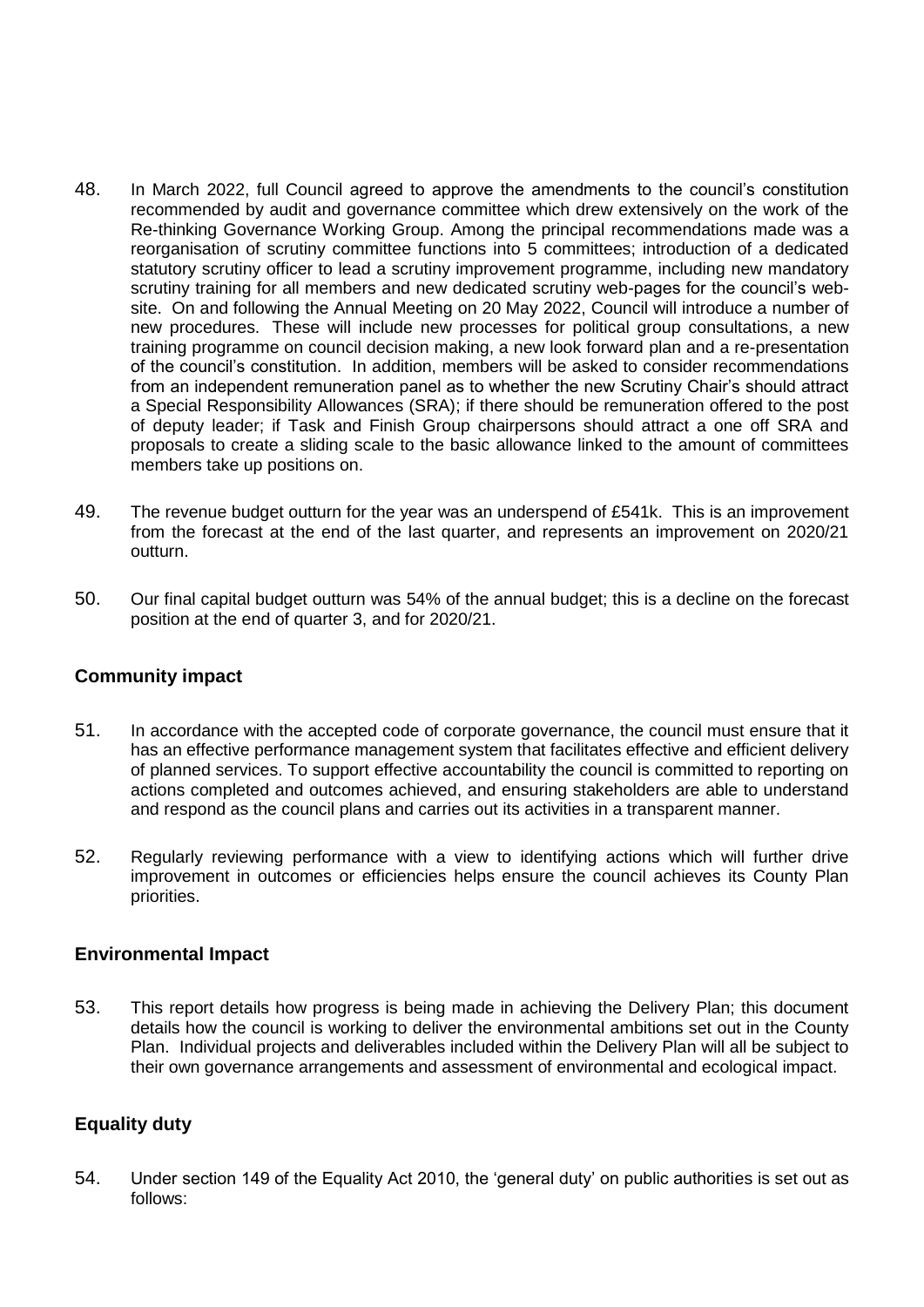A public authority must, in the exercise of its functions, have due regard to the need to –

- a) eliminate discrimination, harassment, victimisation and any other conduct that is prohibited by or under this Act;
- b) advance equality of opportunity between persons who share a relevant protected characteristic and persons who do not share it;
- c) foster good relations between persons who share a relevant protected characteristic and persons who do not share it.
- 55. The public sector equality duty (specific duty) requires us to consider how we can positively contribute to the advancement of equality and good relations, and demonstrate that we are paying 'due regard' in our decision making in the design of policies and in the delivery of services. Whilst this paper is not seeking any project specific decisions, in determining the council's budget allocation, the council is working towards its equality objectives. In addition, projects identified within the delivery plan, where relevant, will be subject to an Equality Impact Assessment to ensure appropriate attention is given to our Equality Duty.

#### **Resource implications**

56. These recommendations have no direct financial implications, however cabinet may wish to consider how money is utilised in order to meet the council's objectives.

#### **Legal implications**

57. There are no legal implications arising from this report.

#### **Risk management**

58. The risks associated with the council's business as recorded in the relevant service risk register and escalated in accordance with the council's Performance Management Framework and Risk Management Plan. The highest risks, i.e. those scoring 16 or more after controls, are escalated to the council's Corporate Risk Register. These risks can be found at Appendix F.

#### **Consultees**

59. None in relation to this report.

#### **Appendices**

| Appendix A | <b>Revenue Outturn</b>             |
|------------|------------------------------------|
| Appendix B | <b>Capital Outturn</b>             |
| Appendix C | <b>Treasury Management outturn</b> |
| Appendix D | Debt Write Offs                    |
| Appendix E | Savings Outturn                    |
| Appendix F | Delivery Plan Dashboards           |